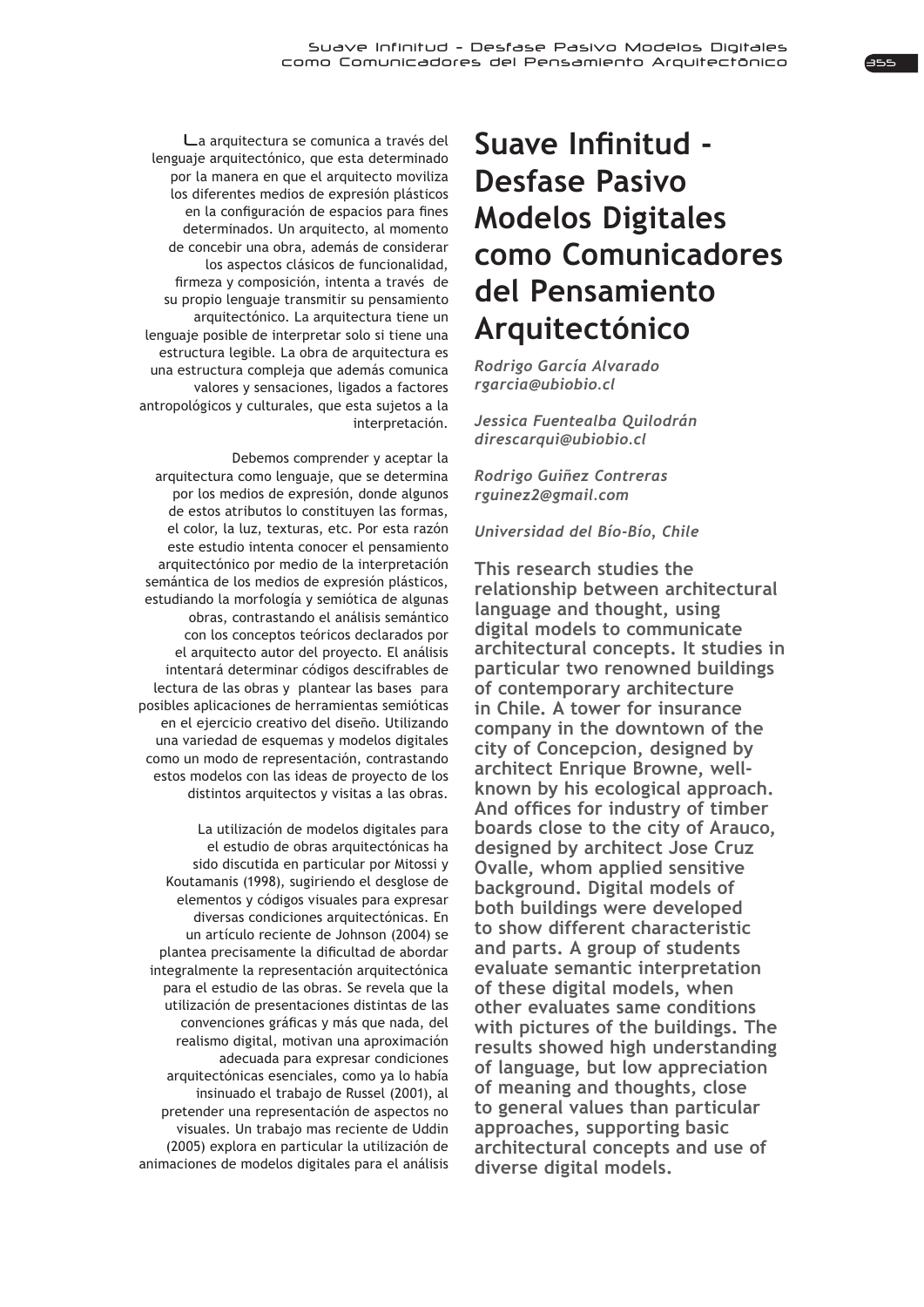gráfico de las obras arquitectónicas, proponiendo la disociación de las vistas y recursos gráficos según los aspectos estudiados.

Para el experimentación práctica de este estudio se visitaron una veintena de obras destacadas de arquitectura contemporánea en el sur de Chile, seleccionando finalmente dos edificios (Consorcio de Concepción y Paneles Arauco) que han recibido distinciones y publicaciones, y sus autores han expresado una particular postura teórica.



Figura 1. Modelos Digitales y Vistas del Edificio *Consorcio de Concepción (E. Browne).*

El edificio Consorcio de Concepción es una torre de 7 pisos de oficinas, proyectado por el arquitecto Enrique Browne, quien desarrollo en 1990 un edificio para la misma empresa en Santiago, que le otorgo una gran reputación ecológica por la utilización de vegetación en las fachadas. La obra de Concepción fue construida el 2004 y obtuvo el Premio Municipal de Arquitectura del año siguiente (LAMAS, 2005 y CS, 2005).

El arquitecto plantea que este edificio es fundamentalmente "rectangular y económico" (aparentemente en comparación con otras alternativas de diseño que elaboro), y que pretende agrandar visualmente el espacio urbano que le enfrenta con una iglesia en su costado. Explica el diseño como una composición "neoplástica" de planos y volúmenes desfasados, en que las fachadas asoleadas son recubiertas con perfiles de madera laminada y vegetación, para mejorar el comportamiento climático pasivo (aunque cuenta con completas instalaciones de climatización). Destaca así mismo la vista al rio que se obtiene en los pisos superiores, y la relación de la madera y los revestimientos metálicos con industrias de la zona. En sus escritos generales, Browne insiste en la

relevancia de estudiar el lugar, el manejo de la vegetación, la luz y los trazados reguladores como temas permanentes de búsqueda.

En la visita al edificio destaca su gran altura respecto al entorno y en particular la esquina, las novedosa articulación de las formas, el uso de materiales nuevos y bien mantenidos, con una curva vidriada en primer nivel, un gran techo en voladizo y fachadas con entramado (escasamente se distingue vegetación). Los espacios de ingreso son elegantes y luminosos, y las oficinas interiores compuestas de divisiones vidriadas bastante atestadas. La circulación a los pisos superiores se realiza por ascensores cerrados con acceso restringido. La obra es valorada profesionalmente por su composición dinámica, tratamiento cuidadoso de los detalles y materiales, incluyendo entradas de luz y protección de las fachadas, constituyéndose indudablemente en un edificio destacado en la ciudad.



Figura 2. Modelos Digitales y Vistas de Oficinas *Paneles Arauco (J. Cruz Ovalle).*

El edificio de Paneles Arauco es una construcción de un piso destinada a oficinas de una empresa forestal localizada a unos 100 km. al sur de Concepción. Proyectada en 1997 por el arquitecto José Cruz Ovalle, que se ha destacado por el Pabellón de Chile en la Feria de Sevilla el 1992, y por la Universidad Adolfo Ibáñez en Peñalolen, que obtuvo el Primer Premio de la Bienal Iberoamericana el 2004. José Cruz Ovalle se caracteriza por su postura intelectual y sensible en la formulación de los provectos, vinculada con la Escuela de Valparaíso (aunque estudio en Santiago y Barcelona, pero es sobrino y cercano colaborador con el fundador esta escuela). Plantea esta obra como una abstracción de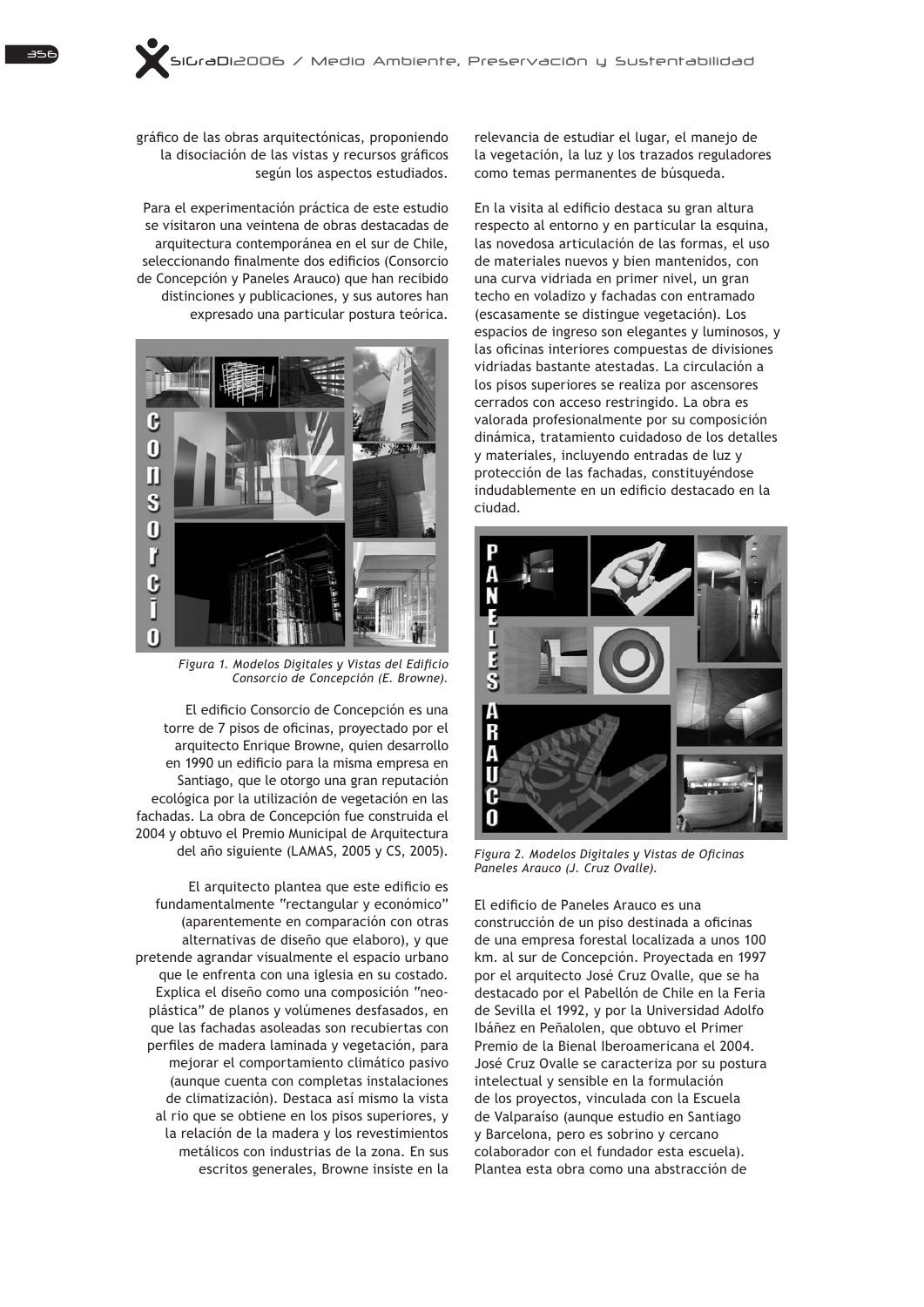la imagen comercial de una industria, y como un contraste de magnitudes y libertades de diseño con respecto a la enorme planta anexa. Sugiriendo una "autonomía del interior", ajeno al clima cambiante y el ajetreo industrial, que construye la proximidad a través de recorridos circulares que multiplican el espacio, relacionándose de este modo con las dimensiones de la nave y del lugar, e introducen la "infinitud", intentando convertir el simple pasar en paseo. Con superficies de madera e iluminación cenital que logre "lo suavemente sombreado mas nunca lo sombrío" (AA.VV, 2001 Crispiani, 2001, y Bennet y Crispiani, 2004).

En la visita a la obra se revela fundamentalmente su anonimato exterior v singular ambiente interior. Las oficinas se perciben escasamente relacionadas con la nave industrial y los paramentos de madera sirven evidentemente de promoción de los productos de la empresa. Los ocupantes se sienten gratos de los espacios de trabajo, aunque con escasa luz y vista. Sin embargo se reconoce claramente una interioridad continua y diversa, una suave espacialidad que motiva encuentro y calidez.

Para el desarrollo de los modelos de análisis se encargaron a diversos estudiantes de último año de arquitectura elaborar representaciones digitales de ambos edificios, sugiriendo aspectos (como entorno, circulaciones, estructura) o partes (exteriores o interiores). Realizaron alternativas con distintos grados de complejidad geométrica y tratamientos gráficos, algunos mas sintéticos y otros mas realistas, generando dos o tres imágenes de cada modelo, y una animación compuesta en cada caso. Para la evaluación se convocaron alumnos de primer año, separados en dos grupos, unos visualizaron las imágenes y animaciones, y otro grupo reviso fotografiás tomadas directamente de los edificios y de publicaciones. Se les planteó una encuesta individual con una veintena de preguntas con alternativas sobre el lenguaje arquitectónico de cada edificio (forma, función, materialidad, etc.), de los conceptos expresados por cada arquitecto sobre la obra y de su postura general, luego consultas sobre la significación del edificio v finalmente una valorización general, también con alternativas valoradas en general de -1 a +1.

En los resultados se presento bastante similitud en las respuestas entre ambos edificios y ambos medios, lo que otorga confiabilidad a los resultados (pero una dificultad en analizarlos). En general se obtuvo una evaluación positiva del lenguaje, pensamiento y expresión arquitectónica, lo que expresa un



*Figura 3. Encuesta: resultados promedio por grupos de preguntas.*

reconocimiento de la contribución profesional, pero moderada, lo que refleja una interpretación débil de ambas posturas que se supone son de las más relevantes del país. Esto implica una escasa comprensión social de los conceptos planteados, y también un distanciamiento de éstos con la realidad cultural. Se advierte en ambos un mayor reconocimiento del lenguaje y de aspectos esenciales de la arquitectura, que de particularidades de las propuestas. La mayor diferencia entre ambos es que en Paneles no se comprenden los conceptos de fondo de Cruz, pero bastante bien las características arquitectónicas expresadas, en Consorcio al contrario, no se entienden las explicaciones del proyecto realizadas por Browne, pero si sus temas principales. Lo que refleja una situación profesional consistente pero con aproximaciones contrapuestas que no se entienden culturalmente. En este sentido en la revisión de estas obras se expresa una contribución relevante de la arquitectura nacional, pero una conceptualización divergente.

En relación a los modelos digitales, presentan una capacidad expresiva similar a las fotos, lo que valora su rol como anticipadores de la obra, pero con una estrategia grafica muy diversa (escasamente realista). La mayoría son vistas generales, abstractas y simplificadas, aunque también algunas cercanas que enfatizan las situaciones espaciales y tratamientos lumínicos. Revelando algunas ventajas particulares en expresar el lenguaje de las obras, en particular